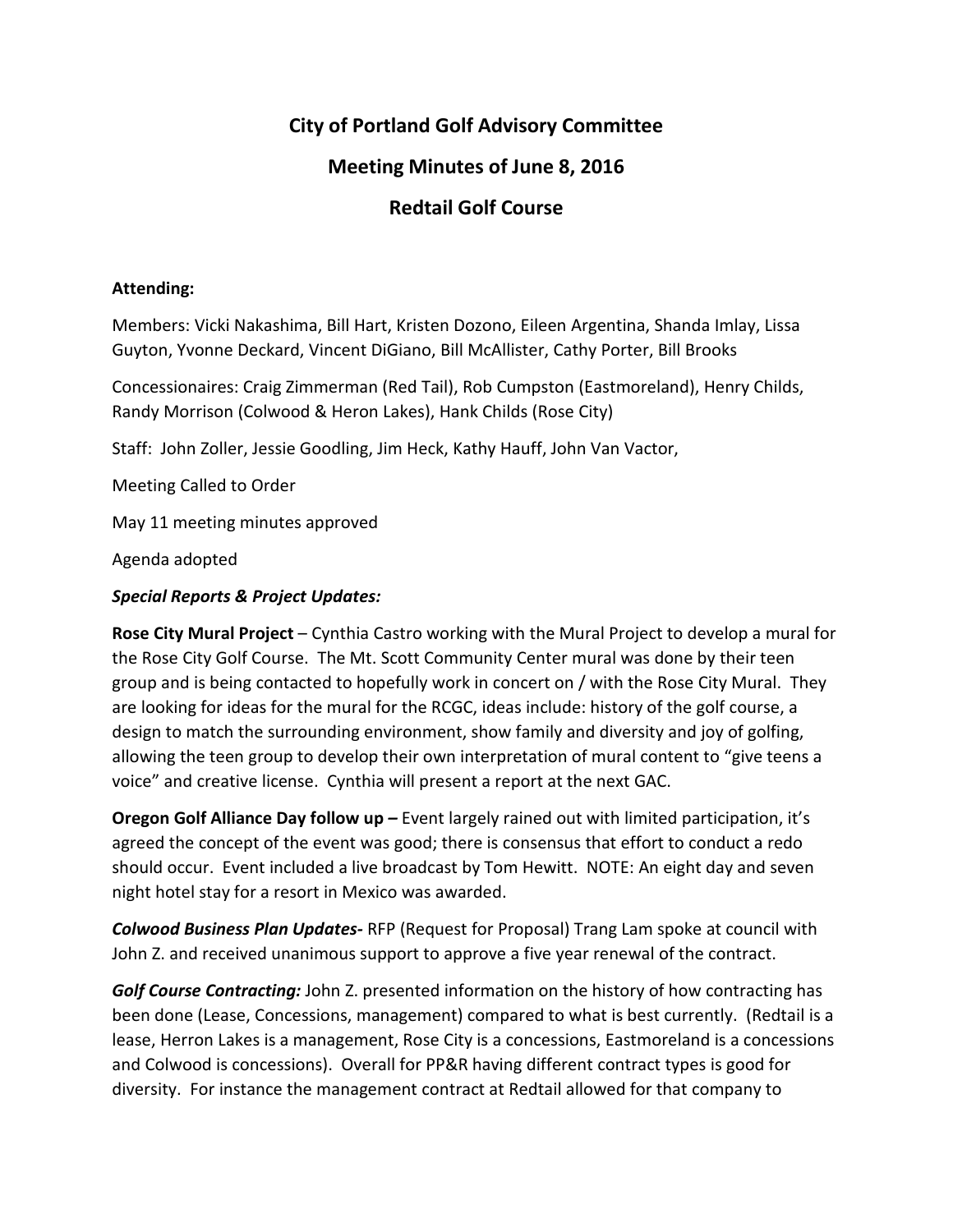construct a building on the property that improves value and income, a benefit to both them and PP&R. Bill Macalister asked how profit is distributed (reported). Eileen clarified that PP&R should show by contract (by course) where profits are and define how to analyze the data to see which contract style is best. John states PP&R doesn't favor one contract type of over another. Kristen D. echoed Bill Macalister's comments and asked for an annual budget report to the GAC. Bill Brooks acknowledged the GAC isn't in the money making role and says, that is a PP&R job. John stated PP&R does this function and recognized all courses are different and have value. Eileen states our decisions are based on performance. Vicki noted the GAC normally has a more thoroughly prepared budget report but Todd is on parental leave and will get the GAC caught up when he is back.

### **PORTLAND GOLF REPORTS/FINANCIAL REPORTS-**

Revenue is down slightly since last May but trending up, prognosis is good for increased revenue.

Maintenance update – Redtail hole 7 getting a new green complex on Aug 26. The CAT arrived on Friday 6/10 to start the project on 6/13. A temp green will be in place. Hole 7 will be shorter to make space for younger players.

There is a meeting in Beaverton for code compliance due to the 70 plus trees that died. Must identify the requirements for mitigation to the city. We must know and understand what Beaverton wants.

The Clubhouse is helping with the hole 7 project and the driving range landing, beyond this, nothing to report.

Kristen D. – Will bring in golfing beginners but needs to know who'll run and organize it. Considering a corporate sponsors and working to get the city (Portland) to get involved to help with sponsor and partner solicitation.

Bill Brooks - Hole 1 is a priority in completing the "Play it forward tees" and will complete suggestions by the end of June for John.

Bill Macalister team made a 4500 yard course and gave the plan to John. Kristen D. knows the yellow tees are well received and Bill Brooks says Eastmoreland is done. Rose City will complete the front 9 this season and finish next year.

Audubon Society Certification and signage. Jesse team is certified. Kathy is close. Other courses have started but have a ways to go.

Working to set up a system of golfer feedback. Herron Lakes has one John likes, wants it to be consistent across the courses. Vicki wants the plans for GAC to review.

John says the "Say Hey" needs goodie bags but should be bigger. The City is a sponsor and new comers could get free round of golf. The event is once per quarter. This is something that is worth the time and investment. Kristen wants city to help reaching out to support this. Eileen